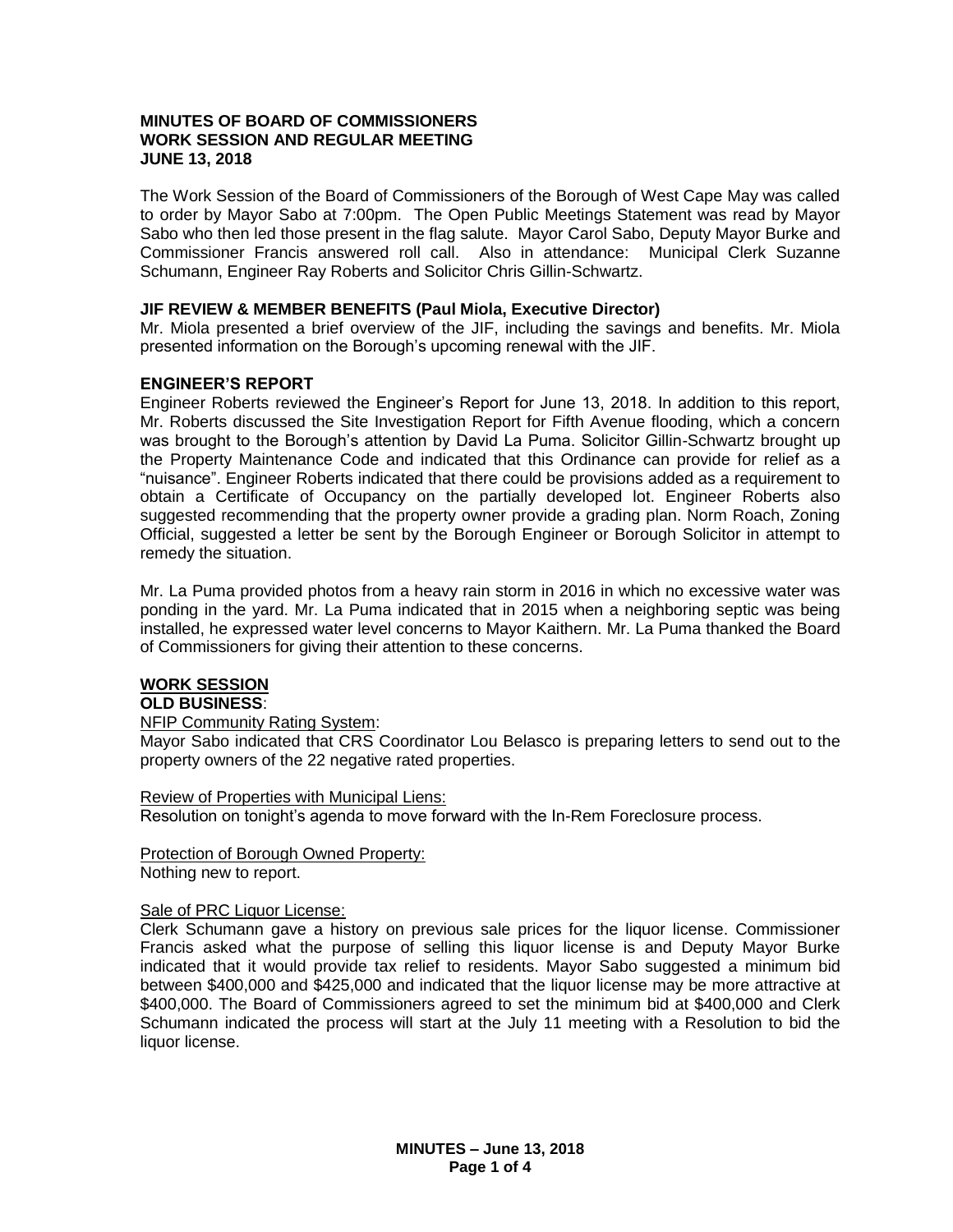#### **NEW BUSINESS:**

Hardship Request for Street Opening – 122 Stevens Street:

David DeTorre, Broadway and Jason Hunt, Seashore Road, appeared before the Board of Commissioners relative to a request to open 122 Stevens Street. This application was previously denied by the Clerk's Office, as street openings are not permitted between Memorial Day and Labor Day. Solicitor Gillin-Schwartz reviewed the Ordinance and the definitions of "hardship" or "emergency". Solicitor Gillin-Schwartz indicated that this is not an emergency situation so a valid hardship would have to be presented. Mr. Hunt suggested a work schedule of June 26<sup>th</sup> and 27<sup>th</sup> and indicated that the project will be two days with road closures in the area during the day. Mr. Hunt and Engineer Roberts discussed the design aspect of this opening. Mr. DeTorre expressed the need and importance of this business to connect to water and sewer to tie into the main farm stand and for future use. Mr. DeTorre believes that the property is currently under supply and this connection would help that situation for now and the future.

Mayor Sabo asked Mr. Hunt if he was aware of the moratorium to open streets between Memorial Day and Labor Day. Mr. Hunt indicated that he was aware, as it is noted on the application, but stated that he had received approvals last year between Memorial Day and Labor Day.

Mayor Sabo indicated that the 26<sup>th</sup> and 27<sup>th</sup> is too close to the 4<sup>th</sup> of July weekend and would prefer the work be done during the week of June 18<sup>th</sup> and avoid being done around the weekend.

The Board of Commissioners agreed to grant the hardship request under the following conditions: work should be done on June 19<sup>th</sup> and 20<sup>th</sup> with a rain date of June 21<sup>st</sup>; barriers and flagmen should be posted at intersections to direct traffic to their location; applicant should meet with the Water/Sewer Supervisor to pay for all connection fees; road should be repaved with no difference in the paving. Detailed conditions to be provided in Engineer's letter with approved permit. Clerk Schumann took a rollcall vote on the verbal approval and a formal resolution will be adopted at the June  $27<sup>th</sup>$  Board of Commissioners meeting.

#### Commercial Recycling Pick Up:

Mayor Sabo spoke of the inequities in commercial recycling pick up and exceptions to the picking up of these materials have recently come to light. The Borough's Finance Office is looking into options to add to the current trash and recycling contract. This may be a future Ordinance amendment and is a work in progress.

## NJDEP Temporary Debris Management Area:

Clerk Schumann recapped her conversation with Mike Hansen from the NJDEP relative to the DEP's request for temporary debris management areas for storage and dropping of damaged items during a catastrophic event. Mr. Hansen indicated that a shared service agreement for small municipalities is also an option. Mayor Sabo asked Clerk Schumann to forward the information to the Borough's OEM Coordinators for their review and feedback.

## NJDOT Grant Application – Safe Routes to School:

Engineer Roberts indicated that this is a very competitive program and is unsure as to whether West Cape May will produce the necessary graphics for this program. Mr. Roberts suggested that the school apply for the funding if they would like to move forward and would need to provide maps of students in walking distance to the school. Engineer Roberts indicated that the cost for RVE to do this grant application would be \$1,500 and will provide a proposal for approval at a future meeting.

NJDOT Grant Application – Transportation Alternatives Set-Aside Program: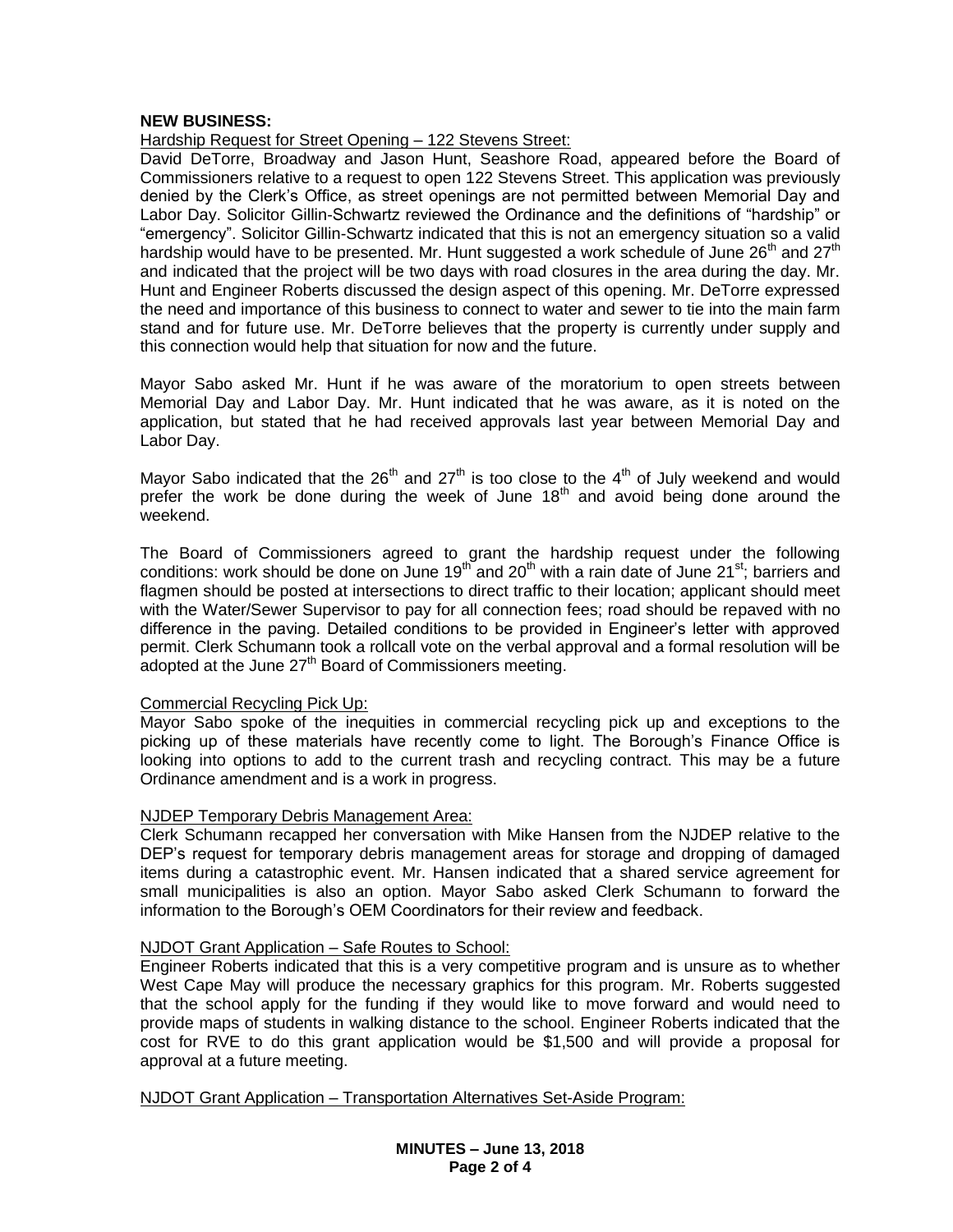Engineer Roberts indicated that this program is for high population areas and larger municipalities and does not believe the Borough would be successful in obtaining any grant monies from this program.

# Potential Ordinance Amendment – Stairs and Setback:

Zoning Officer Norm Roach spoke of applications received for the purpose of raising houses. Mayor Sabo indicated that applicants were previously able to obtain relief by applying for a variance. Solicitor Gillin-Schwartz indicated that the purpose would be to amend the current ordinance to avoid the need for a zoning variance and allow discretion to be made by the zoning officer. Mr. Roach asked to include steps as part of the deck/porch and asked about showers and mechanical units and whether they can be within the setback. Engineer Roberts indicated that these units should be in the back of the building to avoid a visual nuisance to neighbors. Mr. Roberts further indicated that the stairs can be part of the porch/deck and must be within 5' of property line. Solicitor Gillin-Schwartz will prepare an amendment to the ordinance for the next meeting.

## Reconstruction of Borough Parking Lot and Various Street Improvements:

Engineer Roberts reviewed the proposed project schedules for these two projects, as indicated on the Engineer's Report. Mr. Roberts suggested the work being done in several phases and will revise the Engineer Proposal to include the Borough's parking lot and Leaming Avenue as the first phase of the projects.

# **PUBLIC PORTION:**

# **REGULAR MEETING**

**CONSENT AGENDA**: On motion of Deputy Mayor Burke, seconded by Commissioner Francis, the following Consent Agenda was unanimously approved on roll call vote.

Minutes:

May 23, 2018 – Work Session and Regular Meeting

Ordinances for Introduction and Publication:

543-18 An Ordinance Granting Renewed Consent and Permission to South Jersey Gas Company to Use the Public Streets to Furnish Gas for Light, Heat and Power in the Borough of West Cape May

## Resolutions:

- 109-18 Annual Renewal of Liquor License for the Year 2018-2019
- 110-18 Authorizing the Sale of Fire Truck from the Borough of West Cape May
- 111-18 Release of Unexpended Escrow Fees Engineering Design Assoc.
- 112-18 Release of Unexpended Escrow Fees Jennifer Radano
- 113-18 Authorizing In Rem Tax Foreclosures
- 114-18 Insertion of Special Item of Revenue Chapter 159 Clean Communities Program
- 115-18 **\*\*TABLED\*\*** Authorizing Professional Engineering Services for 2018 Capital Improvement Projects
- 116-18 Bill Payment

## **NON-CONSENT AGENDA**

Ordinances for Second Reading and Public Hearing: NONE

Resolutions: